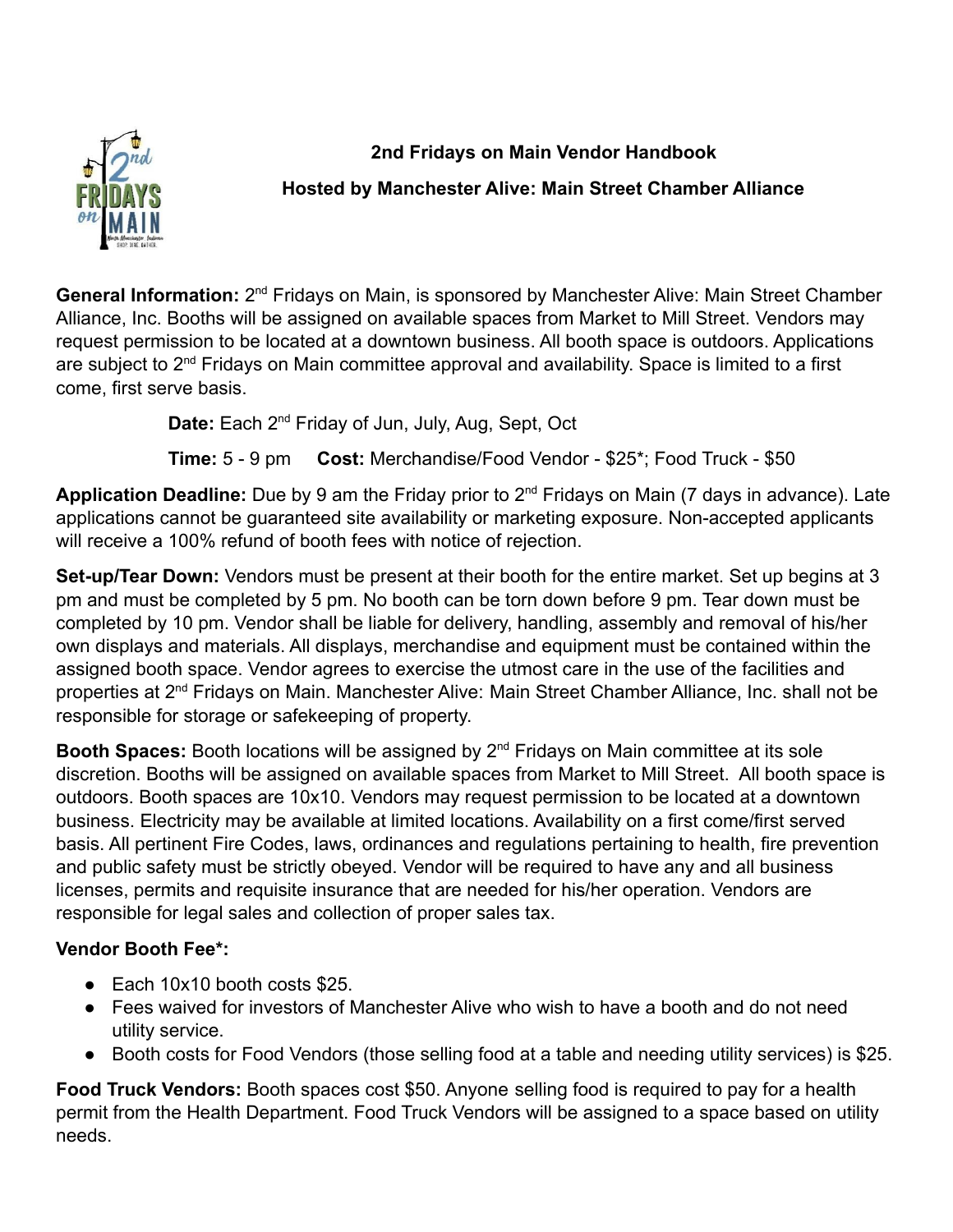**Insurance:** Vendors must provide the Manchester Alive: Main Street Chamber Alliance with a Certificate of Insurance, naming Manchester Alive as an additional insured party. The  $2^{nd}$  Fridays on Main Committee assumes no risk and, by acceptance of this agreement, the Vendor expressly releases 2<sup>nd</sup> Fridays on Main, Manchester Alive: Main Street Chamber Alliance, and the Town of North Manchester and all of its representatives of and from any and all liability for any damage, injury or loss to any person or goods which may arise from the rental and occupation of said booth space by the Vendor, and agrees to hold and save the 2<sup>nd</sup> Fridays on Main Committee and all of its representatives harmless of any loss or damage by reason thereof.

**Refund:** There are no refunds, rain checks or extended show dates due to inclement weather. 2<sup>nd</sup> Fridays on Main will not be liable for refunds for any other causes beyond 2<sup>nd</sup> Fridays on Main control.

Wabash County Health Department 89 W Hill St Wabash, IN 46992 (260) 563-0661 x 1249 Fax: (260) 563-6082 Office Hours: 8:00 a.m. - 4:00 p.m. Monday-Friday Website: health.wabashcounty85.us

Contact: 2<sup>nd</sup> Fridays on Main Sebrena Cline, Team Lead 260-578-1398 [2ndfridaysnm@gmail.com](mailto:2ndfridaysnm@gmail.com)

Manchester Alive 109 N. Market Street (260)982-7644 office@manchesteralive.org